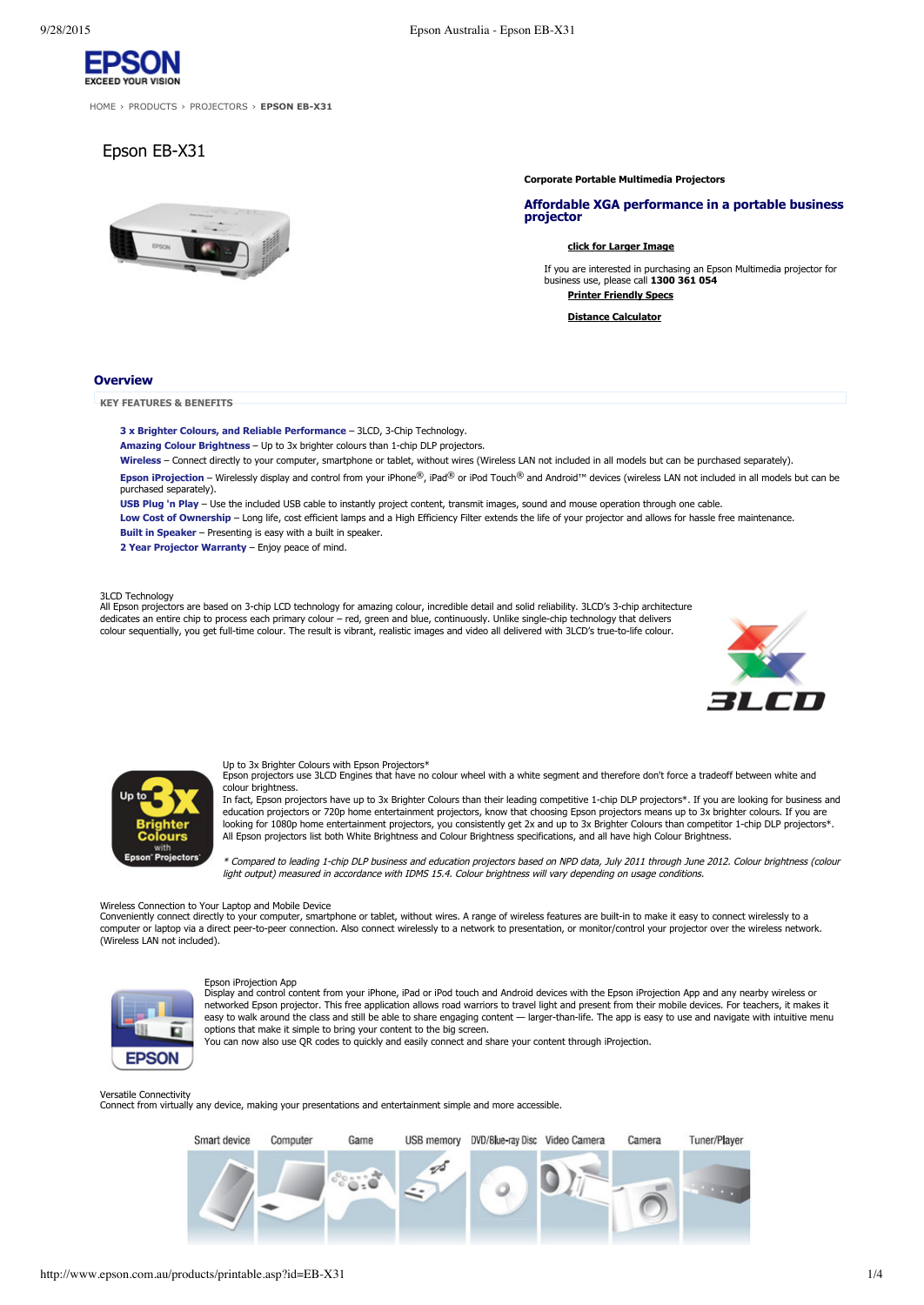## USB Plug 'n Play

Epson's advanced 3 in 1 USB connectivity enables instant Plug 'n Play setup for Video, Audio and Control. Forget about complicated computer key sequences and non-intuitive controls. Instead, just plug in a standard USB cable and let your presentation impress the audience.

Low Cost of Ownership<br>With an increased lamp life in ECO mode of 10,000 hours, it is now easier and more economical than ever to run our entry level projectors. The new entry level projectors<br>also utilise a low lamp price



New Home Screen

A new simple and intuitive home screen puts all the most commonly used functions at your fingertips, making it easier than ever to find the functions you need.

You can also customise the home screen, adding the functions you use most so they're always easy to find.

### Built in Speaker

A built in speaker makes presentations and videos hassle free.

### Split Screen

Split Screen allows users to display content from two inputs simultaneously, side by side, on a single screen with the option of three different layouts. This makes it possible<br>to display video and presentation materials s



Connectivity Panel



## **Specification**

| PRODUCT NAME             | Epson EB-X31                                                                                                                     |
|--------------------------|----------------------------------------------------------------------------------------------------------------------------------|
| PRODUCT CODE             | V11H720053                                                                                                                       |
| <b>WHAT'S IN THE BOX</b> |                                                                                                                                  |
|                          | EB-X31 Projector, 1.8m Power Cable, 1.8m Computer Cable, 1.8m USB Cable, Remote Control, 2 x AA<br>Batteries, Soft Carrying Case |
| <b>TECHNOLOGY</b>        |                                                                                                                                  |
| Projection System        | RGB liquid crystal shutter projection system                                                                                     |
| <b>LCD Panel</b>         | 0.55-inch wide panel (D7)                                                                                                        |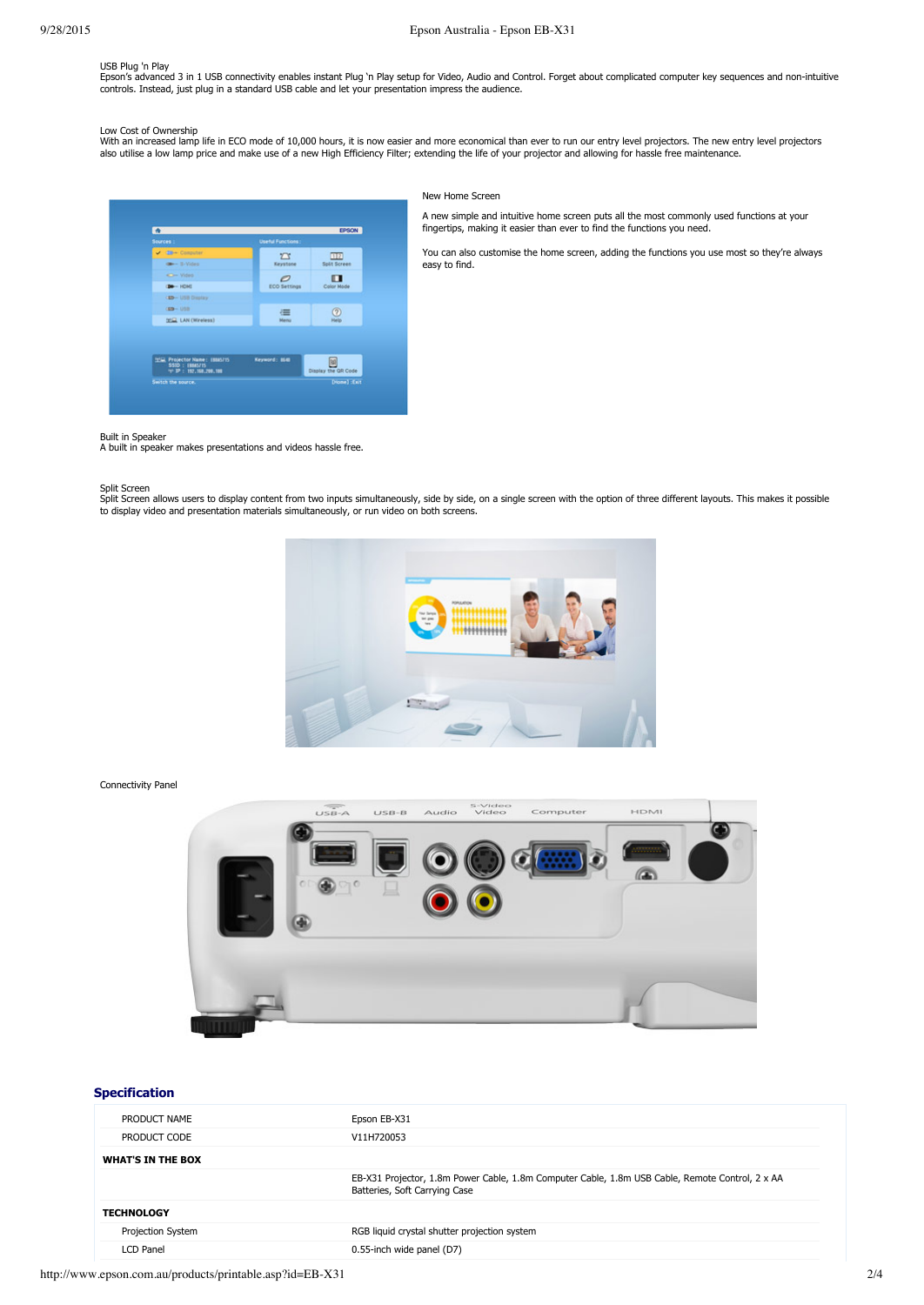| Zoom                                  | 1 - 1.2 (Optical)                                                                                                                                                                                                                                                                                                                                                                                                                                                          |
|---------------------------------------|----------------------------------------------------------------------------------------------------------------------------------------------------------------------------------------------------------------------------------------------------------------------------------------------------------------------------------------------------------------------------------------------------------------------------------------------------------------------------|
| Screen Size                           | 30" to 300" [0.9 to 9.0 m] (Zoom: Wide)<br>30" to 300" [1.08 to 10.8 m] (Zoom: Tele)                                                                                                                                                                                                                                                                                                                                                                                       |
| Projection Distance                   | 60" screen 1.8 - 2.17 m                                                                                                                                                                                                                                                                                                                                                                                                                                                    |
| Throw Ratio                           | 1.48 (Zoom: Wide), 1.77 (Zoom: Tele)                                                                                                                                                                                                                                                                                                                                                                                                                                       |
| Projection Lens F Number              | $1.58 - 1.72$                                                                                                                                                                                                                                                                                                                                                                                                                                                              |
| Projection Lens Focal Length          | 16.9 - 20.28 mm                                                                                                                                                                                                                                                                                                                                                                                                                                                            |
| Focus Method                          | Manual                                                                                                                                                                                                                                                                                                                                                                                                                                                                     |
| <b>IMAGE</b>                          |                                                                                                                                                                                                                                                                                                                                                                                                                                                                            |
| Colour Light Output                   | 3,300 Lumens                                                                                                                                                                                                                                                                                                                                                                                                                                                               |
| White Light Output                    | 3,300 Lumens                                                                                                                                                                                                                                                                                                                                                                                                                                                               |
| Resolution                            | <b>XGA</b>                                                                                                                                                                                                                                                                                                                                                                                                                                                                 |
| Native Aspect Ratio                   | 4:3                                                                                                                                                                                                                                                                                                                                                                                                                                                                        |
| Contrast Ratio                        | 15,000:1                                                                                                                                                                                                                                                                                                                                                                                                                                                                   |
| Lamp Hours                            | 5,000 hours (Normal)<br>10,000 hours (ECO)                                                                                                                                                                                                                                                                                                                                                                                                                                 |
| Lamp Type                             | <b>200 W UHE</b>                                                                                                                                                                                                                                                                                                                                                                                                                                                           |
| Keystone Correction                   | Vertical: -30 to +30 degrees<br>Horizontal -30 to $+30$ degrees                                                                                                                                                                                                                                                                                                                                                                                                            |
| <b>Tilt Angle</b>                     | 0 to 12 degrees                                                                                                                                                                                                                                                                                                                                                                                                                                                            |
| <b>CONNECTIVITY</b>                   |                                                                                                                                                                                                                                                                                                                                                                                                                                                                            |
| Input: Video                          | 1 x RCA (Yellow), 1 x S-Video, 1 x Component (via D-sub 15-pin), 1 x HDMI                                                                                                                                                                                                                                                                                                                                                                                                  |
| Input: Computer                       | 1 x D-sub 15-Pin (RGB), 1 x USB 2.0 type B                                                                                                                                                                                                                                                                                                                                                                                                                                 |
| Input: Digital                        | 1 x HDMI                                                                                                                                                                                                                                                                                                                                                                                                                                                                   |
| Input: Audio                          | 1 x RCA (Red/White), 1 x HDMI                                                                                                                                                                                                                                                                                                                                                                                                                                              |
| Input: Control                        | 1 x USB 2.0 type A                                                                                                                                                                                                                                                                                                                                                                                                                                                         |
| Input: Network I/O                    | 1 x USB Type A (for optional Wireless LAN unit)                                                                                                                                                                                                                                                                                                                                                                                                                            |
| <b>Wireless Connectivity</b>          | Optional                                                                                                                                                                                                                                                                                                                                                                                                                                                                   |
| Output Video                          | ä,                                                                                                                                                                                                                                                                                                                                                                                                                                                                         |
| Output Audio                          | $\frac{1}{2} \left( \frac{1}{2} \right) \left( \frac{1}{2} \right) \left( \frac{1}{2} \right) \left( \frac{1}{2} \right) \left( \frac{1}{2} \right) \left( \frac{1}{2} \right) \left( \frac{1}{2} \right) \left( \frac{1}{2} \right) \left( \frac{1}{2} \right) \left( \frac{1}{2} \right) \left( \frac{1}{2} \right) \left( \frac{1}{2} \right) \left( \frac{1}{2} \right) \left( \frac{1}{2} \right) \left( \frac{1}{2} \right) \left( \frac{1}{2} \right) \left( \frac$ |
| Speaker Output                        | 2W                                                                                                                                                                                                                                                                                                                                                                                                                                                                         |
| <b>ADVANCED FEATURES</b>              |                                                                                                                                                                                                                                                                                                                                                                                                                                                                            |
| EasyMP Network & Control              | Yes (with optional Wireless LAN Unit)                                                                                                                                                                                                                                                                                                                                                                                                                                      |
| EasyMP Network Projection             | Yes (with optional Wireless LAN Unit)                                                                                                                                                                                                                                                                                                                                                                                                                                      |
| PC Free Presentations                 | Yes                                                                                                                                                                                                                                                                                                                                                                                                                                                                        |
| USB Plug 'n Play                      | Yes                                                                                                                                                                                                                                                                                                                                                                                                                                                                        |
| AV Mute Slide                         | Yes                                                                                                                                                                                                                                                                                                                                                                                                                                                                        |
| Instant Off                           | Yes                                                                                                                                                                                                                                                                                                                                                                                                                                                                        |
| Auto Power On                         | Yes (PC, USB Display)                                                                                                                                                                                                                                                                                                                                                                                                                                                      |
| Direct Power On/Off                   | Yes                                                                                                                                                                                                                                                                                                                                                                                                                                                                        |
| Security                              | Kensington lock<br>Security cable hole<br>Password protect function                                                                                                                                                                                                                                                                                                                                                                                                        |
| <b>Colour Modes</b>                   | Dynamic, Presentation, Cinema, sRGB, Blackboard                                                                                                                                                                                                                                                                                                                                                                                                                            |
| <b>GENERAL</b>                        |                                                                                                                                                                                                                                                                                                                                                                                                                                                                            |
| Dimensions D x W x H (Including Feet) | 234 x 297 x 82 mm                                                                                                                                                                                                                                                                                                                                                                                                                                                          |
| Weight                                | Approx. 2.4 kg                                                                                                                                                                                                                                                                                                                                                                                                                                                             |
| Lamp Warranty                         | 1 Year or 750 hours*                                                                                                                                                                                                                                                                                                                                                                                                                                                       |
| Projector Warranty                    | 2 Years (excluding lamps)                                                                                                                                                                                                                                                                                                                                                                                                                                                  |
| Power Consumption: Lamp on            | 277W                                                                                                                                                                                                                                                                                                                                                                                                                                                                       |
| Power Consumption: Standby            | 0.26W                                                                                                                                                                                                                                                                                                                                                                                                                                                                      |
|                                       |                                                                                                                                                                                                                                                                                                                                                                                                                                                                            |
| Noise Level                           | Normal/Eco: 37/28dB                                                                                                                                                                                                                                                                                                                                                                                                                                                        |

Equipment supplied by Epson Australia is designed to function in conjunction with genuine Epson consumables and accessories specifically configured for it.

### **Usage Conditions**

Epson products are designed and made to give highly reliable use and long life when used according to its specifications. With any system, product or device used in situations where human life may be involved or at risk, Epson advises that you should take all necessary steps to ensure the suitability of your Epson product for inclusion in<br>your system, and recommends that you include f